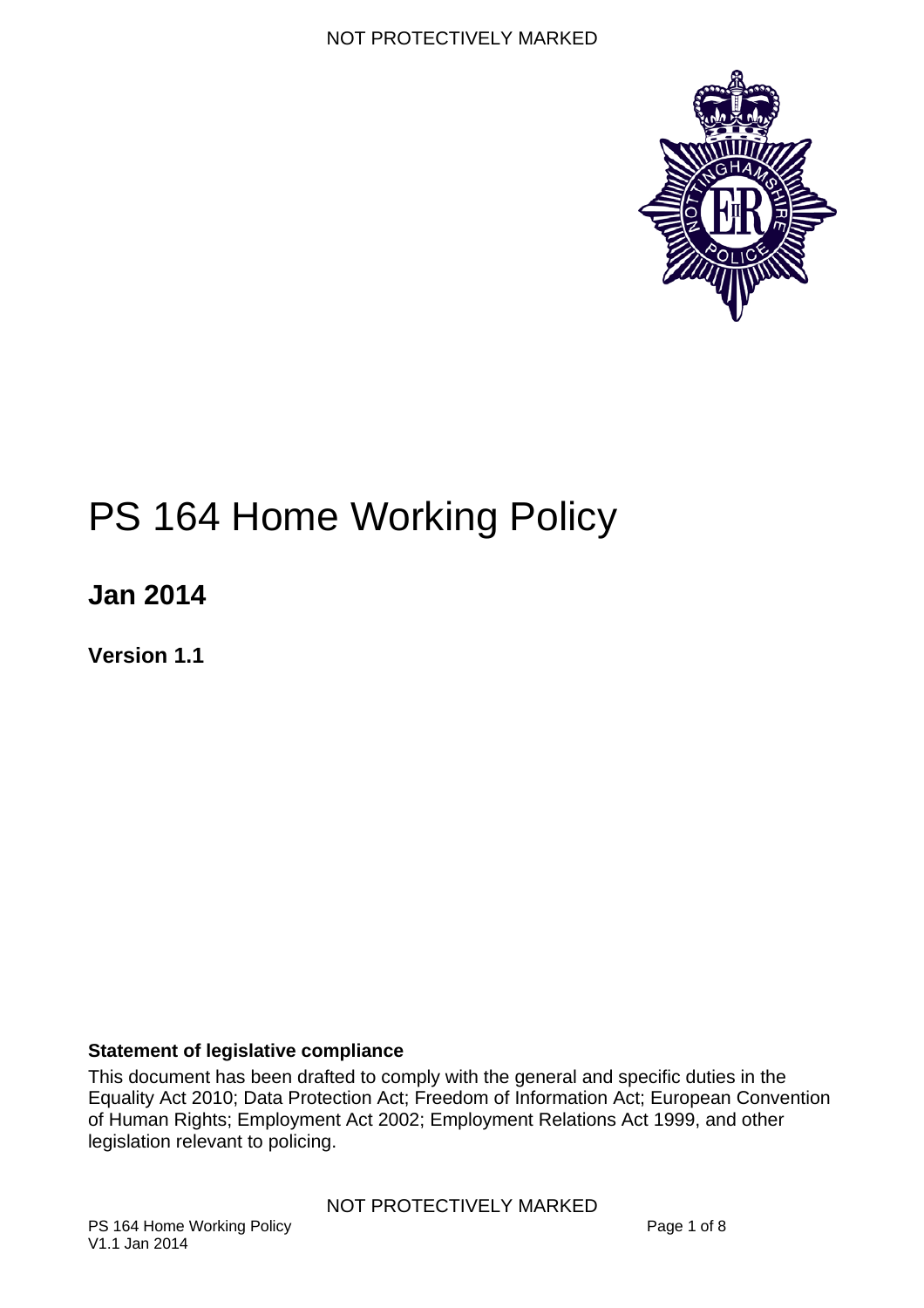# **Table of contents**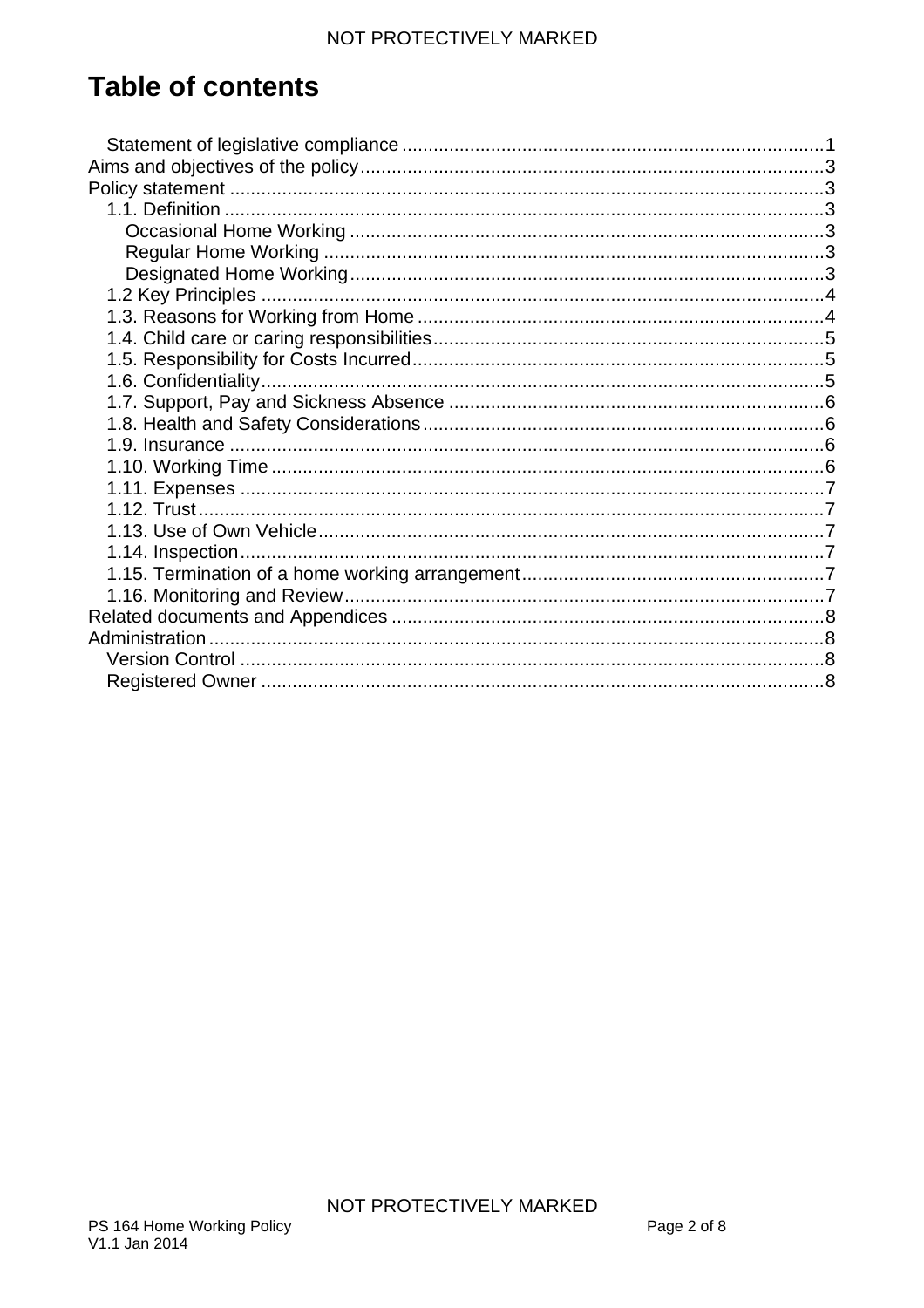# <span id="page-2-0"></span>**Aims and objectives of the policy**

Nottinghamshire Police recognises that there may be a need for police officers or police staff to work from home. This policy is designed for the line manager's reference when considering whether the Force can agree to a police officer or a member of police staff working from home. This may be for a particular reason or if the individual wishes to work from home.

The aim of the policy is to provide the information to support managers when considering whether to allow individuals to work from home for a specific reason or to aid their working objectives. The policy provides for the responsibilities of the line manager and the individual working from home.

The objective of the policy is to clarify the circumstances and parameters under which some individuals may work from home on a regular basis or undertake occasional home working. At the recruitment stage posts may be designated as suitable for home working on a full time or part time basis. This will be defined in the job description for the post. Each post will be considered on its merits.

The policy is applicable to police officers and police staff. It must be noted that there will be roles/positions where the opportunity to work from home is not applicable. The operational effectiveness of the Force must not be impacted by an individual working from home.

## <span id="page-2-1"></span>**Policy statement**

#### <span id="page-2-2"></span>**1.1. Definition**

There are three types of home working: occasional home working, regular home working and designated home working:-

<span id="page-2-3"></span>**Occasional Home Working** is where the individual spends the majority of their time in the workplace but from time to time agrees with their line manager to work from home with use of their own personal computer.

<span id="page-2-4"></span>**Regular Home Working** is where an individual has a regular pattern of working at home agreed with their line manager but has an office space at a Force property. The office space may not be a dedicated desk but a 'hot desk'.

<span id="page-2-5"></span>**Designated Home Working** is where an individual is based at home rather than a Force property and for police staff this would be reflected in their contract of employment.

Individuals will be allowed to work from home provided they have prior approval from their line manager, either on a temporary or permanent basis. There is no limit on how many of their working hours individuals may work at home. They will, however, be required to attend any meetings or training designated by their line manager at any location. It must be noted that although individual's have access to the IS Service Desk, IS will not undertake home visits to service/support IT equipment.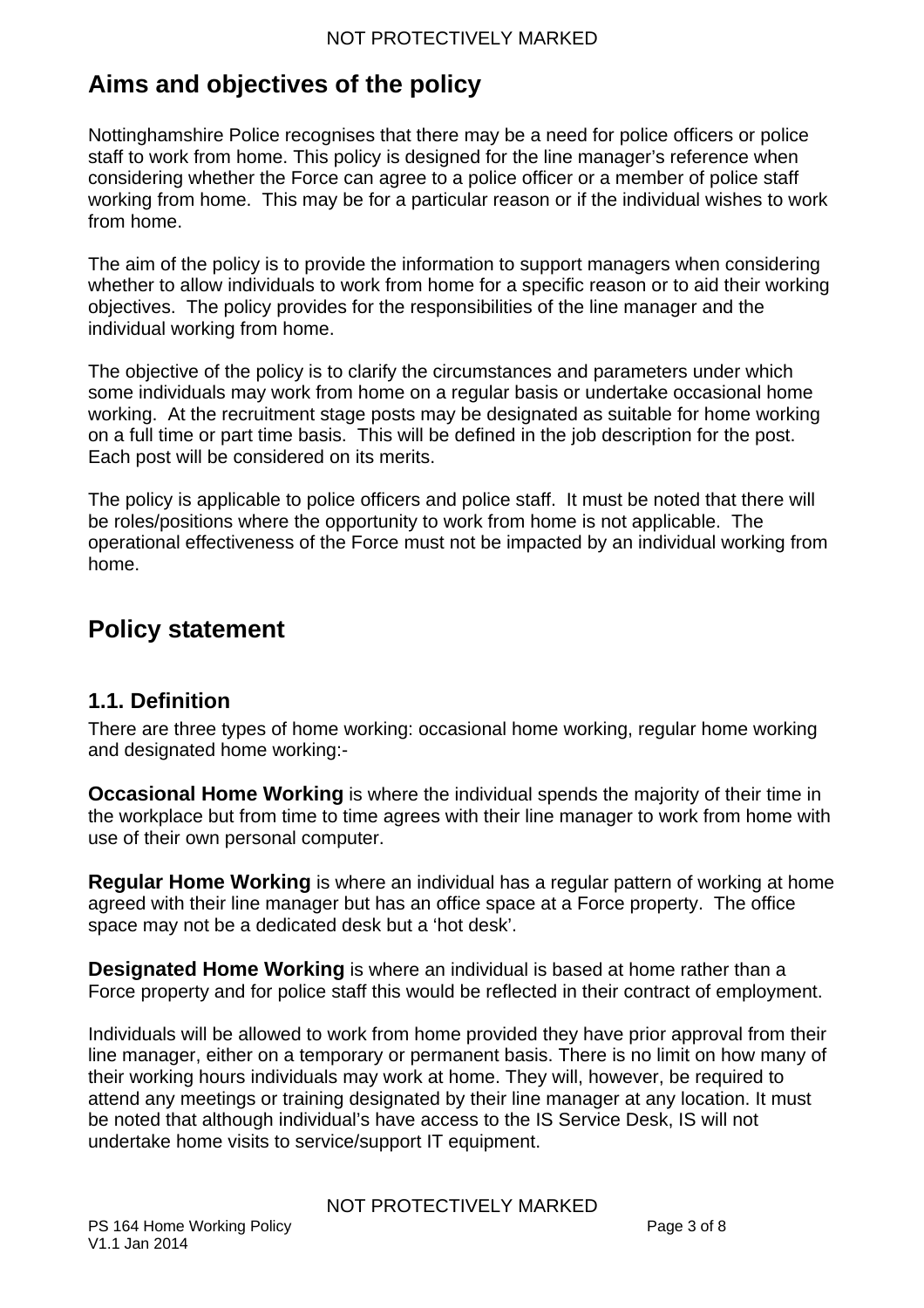## <span id="page-3-0"></span>**1.2 Key Principles**

- No individual will be expected to incur an additional workload due to colleagues working from home.
- Individuals working from home must adhere to Nottinghamshire Police policies and standards of behaviour.
- Individuals will not have a dedicated desk or office space once working from home commences.
- Travel expenses will not be reimbursed for travel from home to the normal place of work. The only exception would be if Nottinghamshire Police requested the individual to be a designated home worker.
- Individuals working from home will not suffer a detriment in terms of career prospects, or job enrichment.
- All requests for home working will be reviewed on merit. As every job is different and every police officer and police staff member different, the Force cannot guarantee that it will agree to every request to work from home. To work effectively, home working has to meet the business needs of the Force as well as the preferences of the individual.
- Home working is voluntary.
- Home working is not a right and is based on trust and mutual benefit.
- Home working is at the line manager's discretion following discussion with the individual.
- The request will not be unreasonably refused.
- Occasional home working will not change terms and conditions of employment or service.
- Individuals must be available by phone and email when required.
- The Force will not provide IT equipment except in exceptional circumstances.

#### <span id="page-3-1"></span>**1.3. Reasons for Working from Home**

Managers may authorise home working on a temporary or permanent, either full time or part time for the following reasons:

- Operational or organisational need.
- Work life balance.
- The disability of a police officer or member of police staff.
- If an individual needs to complete a particular report / project with a deadline which requires an uninterrupted work environment, which cannot be provided within the required timeframe.
- If an individual is experiencing difficulties with travel arrangements due to public strikes or severe adverse weather conditions. This must be in line with the departmental Business Continuity Plans.
- There is no necessity for an individual to physically attend work for all of their contracted hours.

It must be noted that individual's with line management responsibilities and working in an operational environment are unlikely to be able to work from home on a regular or designated basis.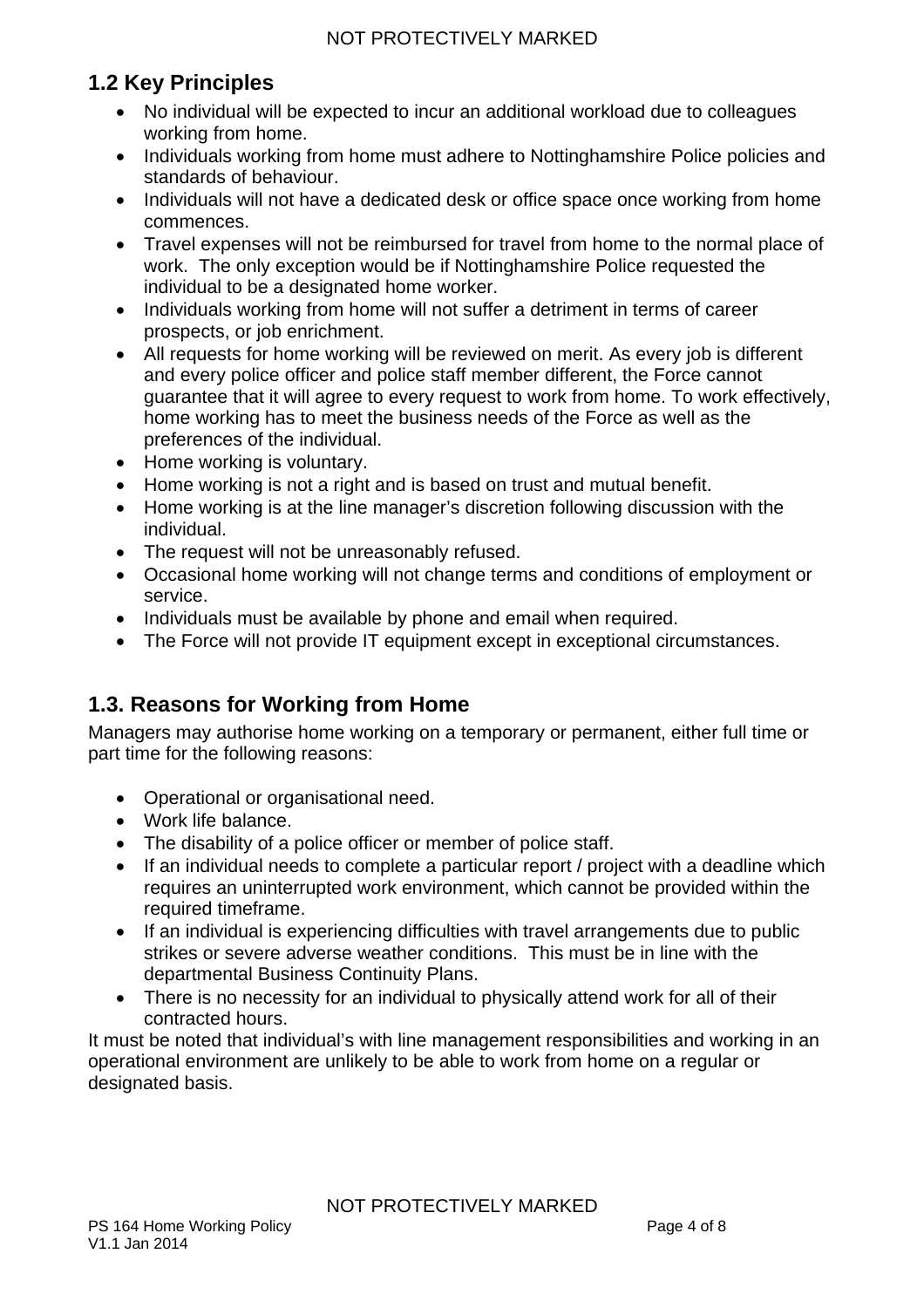#### <span id="page-4-0"></span>**1.4. Child care or caring responsibilities**

Where the request is for permanent or regular working from home and is due to childcare or carer responsibilities, please refer to and fulfil PS149 Flexible Working Policy/PD613 Flexible Working Procedure as well as completing the Homeworking Form under this policy and procedure.

### <span id="page-4-1"></span>**1.5. Responsibility for Costs Incurred**

An individual who is authorised to work from home does so on the clear understanding that the following additional costs incurred through home working are to be borne infull by the individual concerned:

- Work equipment may be provided by the Force and a record should be kept of all equipment supplied. Any work equipment must be returned if the individual no longer utilises the facility of working from home or on leaving the organisation.
- The Force will not reimburse costs for anti-virus software, telephone line installation and usage or broadband connection and any on-going costs including heating and lighting.
- The cost of necessary telephone calls may be claimed by the individual based upon their land line telephone usage statement. Mobile phone call costs will only be reimbursed in exceptional situations.
- No expenses will be paid to travel to what would otherwise be the individual's 'normal' place of work.
- Travel expenses will be allowed for visits to other locations if they are more than the cost of travel to the 'normal' place of work.

#### <span id="page-4-2"></span>**1.6. Confidentiality**

The Line Manager must authorise the type of work to be undertaken by the individual when working from home. It is important to note that all individuals who are authorised to work from home are permitted to do so only if the material being worked on will be safe and secure. Complete confidentiality must be maintained at all times.

Information security issues are of the utmost importance. Access to and use of force systems and information are subject to our force polices on remote working, information security, protected marking and acceptable use of systems. Individuals who are working away from police premises must take all reasonable steps to ensure that any protectively marked material must not be seen by partners, family members or friends at the individual's home, locked away when not being used and any electronic files must be kept on an encrypted device. Individuals should not transfer any Force information to their personal systems. Individuals must be equally careful in this respect when travelling, e.g. on train journeys, at hotels. Breaches of information security or confidentiality may lead to a disciplinary investigation.

Official papers, copies of e-mails and computer prints which require destruction must be destroyed and disposed of in accordance with Force procedure 'Management of Records including Disposal and Retention'. Unless an appropriate shredder is available at home protectively marked paperwork must be brought to police premises and placed in containers for subsequent secure destruction. Non Protectively Marked material may be torn into small pieces and mixed well with domestic rubbish. Other work waste such as CD's or DVD's must be returned to Police premises for disposal.

NOT PROTECTIVELY MARKED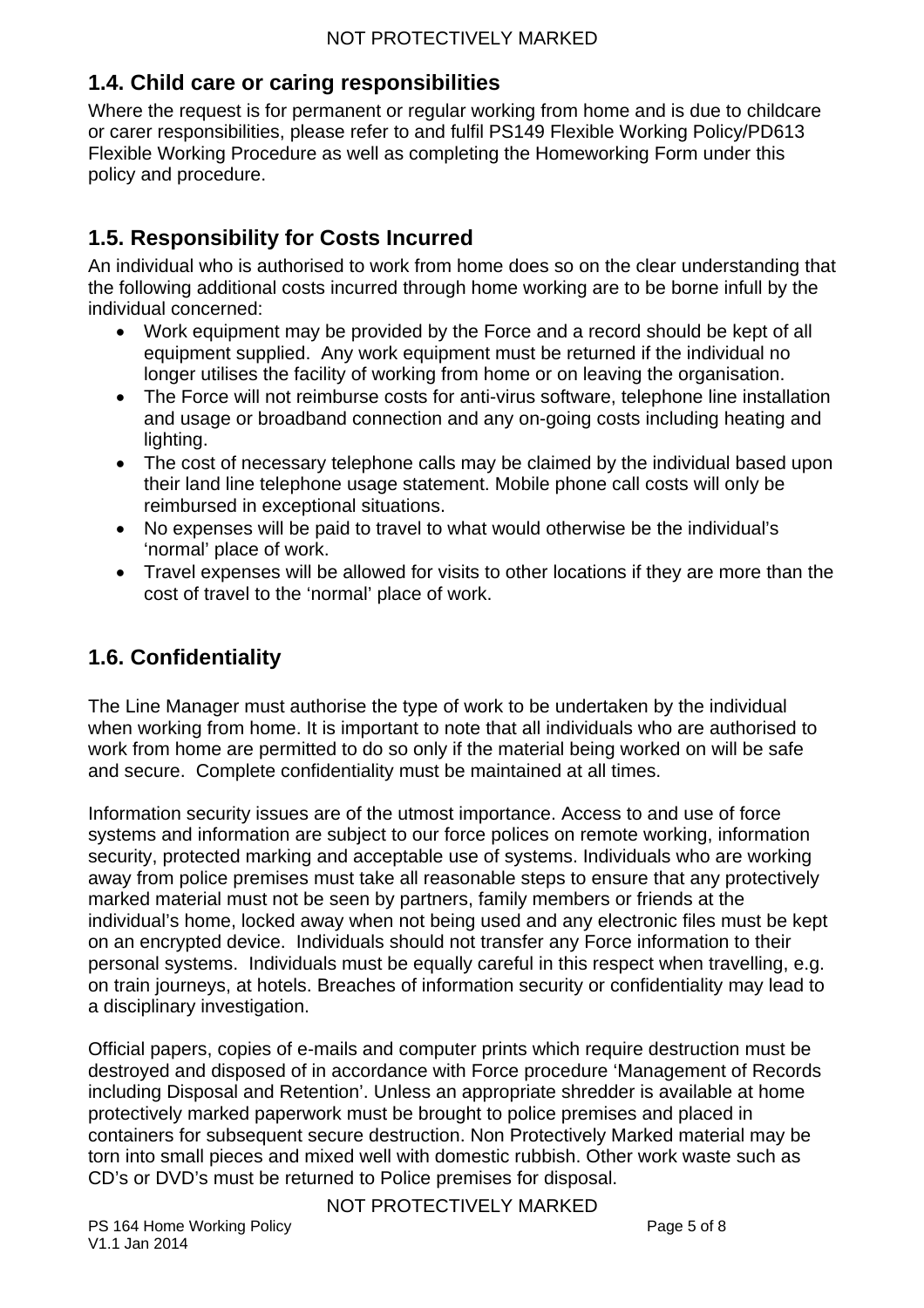Police officers and police staff must not receive applicants, representatives or members of the public as visitors to their home in connection with a work activity.

#### <span id="page-5-0"></span>**1.7. Support, Pay and Sickness Absence**

Individuals who choose to undertake home working during unsocial hours rather than being contracted to do so will not be eligible for unsocial hours or weekend working payments or their associated time off in lieu arrangements. It must be noted that Information Services do not provide out of hours support.

PS 160 Police Staff Flexitime Policy applies as normal.

If an individual is unable to carry out home working due to sickness absence, they must follow the normal sickness absence procedures and contact their line manager to report sick.

#### <span id="page-5-1"></span>**1.8. Health and Safety Considerations**

Under the Health and Safety at Work Act, 1974, Nottinghamshire Police is responsible for an individual's working for Nottinghamshire Police safety at work. This applies to home working. However, the individual has an obligation to ensure that they take reasonable care not to harm themselves or others.

The Health, Safety and Welfare of our people is of paramount importance for the Force. Before any individual is approved to work from home, they must ensure that their work place at home will be safe, secure and complies with all health and safety requirements. In particular a Display Screen Assessment should be completed. This may be found on the intranet. If this assurance cannot be given then home working will not be permitted.

#### <span id="page-5-2"></span>**1.9. Insurance**

Police officers and police staff should note that working from home may affect the home and contents insurance policy of the householder. It is the individual's responsibility to ensure that they are adequately covered including provision for the theft or damage to any equipment provided by the Force.

It is important to note that failure to inform domestic insurers of home working may result in insurance cover being rendered invalid.

#### <span id="page-5-3"></span>**1.10. Working Time**

Individuals working from home have a great deal of autonomy regarding the structure of their working day. This can, on occasions, lead to a circumstance where an individual could work excessive hours. Individuals are responsible for monitoring their time worked to ensure it does not become excessive and that they comply with the relevant working time regulations.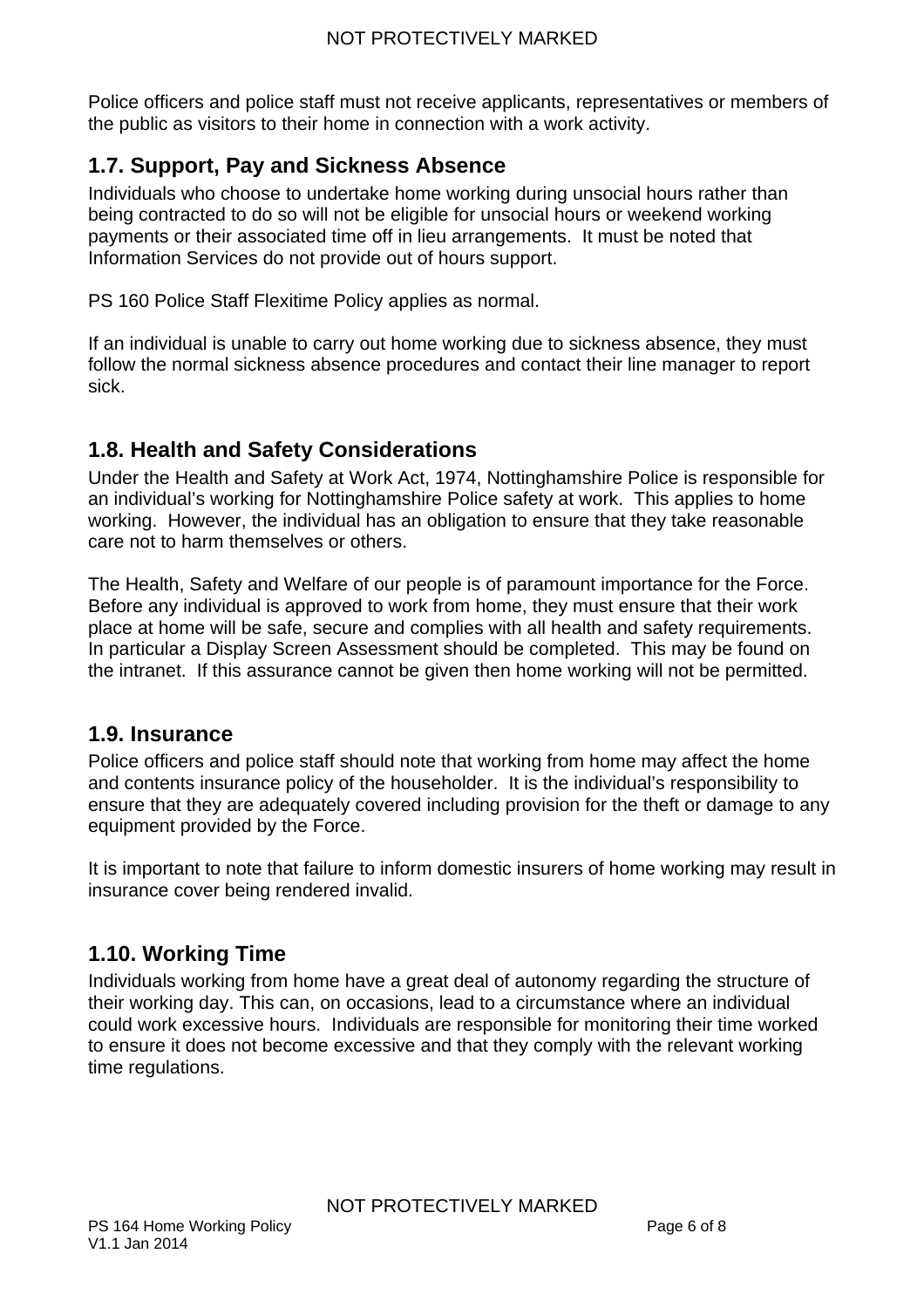#### <span id="page-6-0"></span>**1.11. Expenses**

When working occasionally at home, individuals cannot claim for travel between the home working environment and their administrative or operational base. This is considered normal commuting.

An individual who is recruited into Nottinghamshire Police as a dedicated home worker will be able to claim travel between home and Nottinghamshire Police offices in accordance with normal travel and subsistence allowances. This must be agreed at the recruitment stage.

Where business mileage is incurred, this may be claimed from the home working environment or the administrative base, whichever is the lesser.

#### <span id="page-6-1"></span>**1.12. Trust**

The operation of working at home arrangements relies on trust between the Force and the individual. It is implicit that the time recorded as working from home will actually be worked. Should any false claims be made for time worked, this will be considered a serious breach of trust and will be dealt with accordingly under Police Regulations or PS 148 Police Staff Misconduct Policy.

#### <span id="page-6-2"></span>**1.13. Use of Own Vehicle**

The individual is responsible for updating HRMS to show that they have 'business use' cover on their motor insurance. Any additional costs incurred for 'business use' cover is at the individual's own expense.

#### <span id="page-6-3"></span>**1.14. Inspection**

Nottinghamshire Police retains the right to check the individual's work area in their home for health and safety and information security purposes. The requirement for such a request will depend on the nature of the work undertaken.

#### <span id="page-6-4"></span>**1.15. Termination of a home working arrangement**

Nottinghamshire Police reserves the right to withdraw home working from an individual or from specific posts. Subject to the exigencies of the Force reasonable notice will be provided. Any work equipment provided to facilitate home working must be returned promptly to the Force on termination of home working arrangements.

#### <span id="page-6-5"></span>**1.16. Monitoring and Review**

The Head of HR & OD is responsible for the monitoring of requests and use of home working. Periodically a review of the number of individuals working from home shall be managed to ensure there is no negative impact on Information Services support availability to the Force.